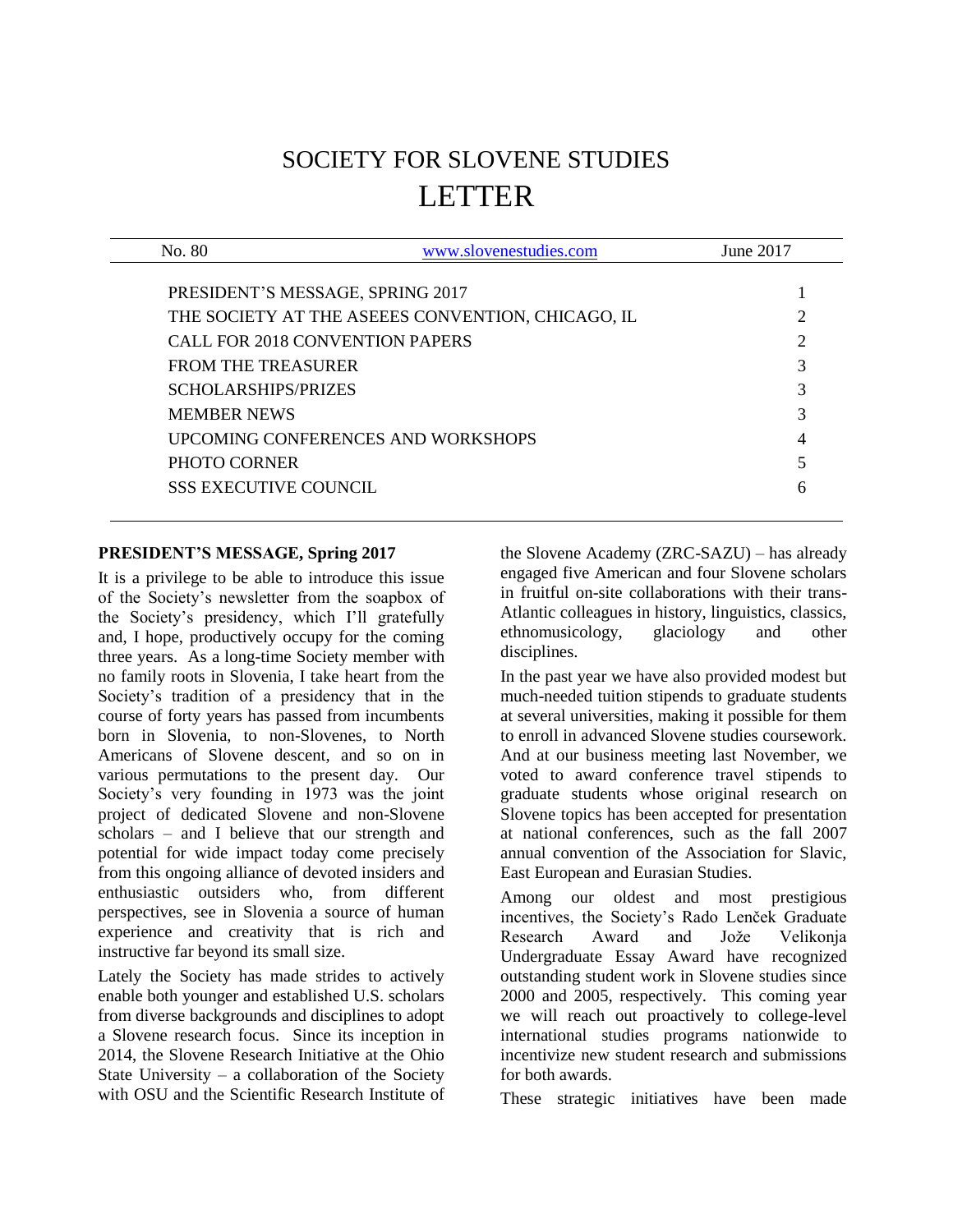possible by all of us working together – through our membership in the Society, our annual dues payments, our generosity in contributing to the Society's various endowment and special funds, our pooling of opportunities and discussion of ideas. The systemic challenges facing scholars particularly young scholars - in the humanities, social sciences and fine arts are greater now than they've been in many decades. In coming issues of the newsletter I would like us to continue exploring how the Society can best maximize its impact in the months and years ahead. For that discussion, I invite your input and would be pleased to hear from you anytime at [mbiggins@uw.edu.](mailto:mbiggins@uw.edu)

> Michael Biggins President, 2017-2020

#### **\* \* \* \* \* \***

<span id="page-1-0"></span>**THE SOCIETY AT THE ASEEES CONVENTION, CHICAGO, IL 9-12 November 2017**

## **Meetings, Slovene-Themed Panels & Select Yugoslav-Themed Panels of Interest**

*Slovenia, the Baltics and Beyond: Comparing Small State Foreign Policy in the EU* Chair:

Carole Rogel, Ohio State University Papers:

Mark Cichock, U. of Texas, Arlington, "The Baltic States and Small-State Alliance Behavior: Sovereignty Constrained or Boundaries that Don't Chafe?"

James Gow, King's College, London, "Small States in the Not-So-New Europe: Sovereignty and Security"

Peter Rožič, U. of Ljubljana, "A Home-Grown Culture of European Foreign Policy? Small States' International Relations between the Demands (or Reality) of Domestic and EU Environments"

Discussant:

Charles Bukowski, Bradley University

*Slovene literature since 1990*

(SSS Young Scholars Panel)

Chair:

Timothy Pogacar, Bowling Green SU

Presenters:

Kristina Reardon, College of the Holy Cross, "Flash Fiction in Contemporary Slovenia" Olivia Hellewell, U. of Nottingham, "Images of Slovenia in Post-1991 Translated Fiction" Cyrus Rodgers, U. of Washington, "Thy Own Private Leviathan: Sanctification of Space in Mate Dolenc with Reference to Hemingway" Discussant:

Kaitlyn Tucker, U. of Chicago

**Society for Slovene Studies business meeting Saturday, November 11, 1:45 p.m. – 3:30 p.m., Location TBA**

**\* \* \* \* \* \***

## <span id="page-1-1"></span>**CALL FOR 2018 CONVENTION PAPERS**

## **Young Scholars Panel at the 2018 ASEEES Convention in Boston, MA**

For the past fifteen years the SSS has sponsored a panel featuring younger scholars in Slovene Studies. The sessions have been well received and provide an opportunity for the Society to learn about new researchers in the field. If you are currently doing graduate work or have recently completed a graduate degree, and wish to prepare a paper for the 2017 meeting, please contact Gregor Kranjc [\(gkranjc@brocku.ca\)](mailto:gkranjc@brocku.ca) by 15 December 2017.

#### **\* \* \***

## **Senior Scholars Panel in 2018**

Since the SSS celebrated its 40<sup>th</sup> anniversary in 2013, "Old Timers" panels are becoming a tradition. We hope to offer a panel in 2017, using R. Minnich's guidelines (U of Bergen):

The underlying thought is to mobilize long-term perspectives on developments in the study of Slovenia and the Slovenes by members of the society. We ask older members to reflect over how, in the course of their professional careers, their *respective* disciplines have adapted (theoretically and substantially) to transformations in the world of the Slovenes.

Anyone interested in preparing such a paper for the 2018 convention should contact Carole Rogel [\(rogel.1@osu.edu\)](mailto:rogel.1@osu.edu) by 15 December.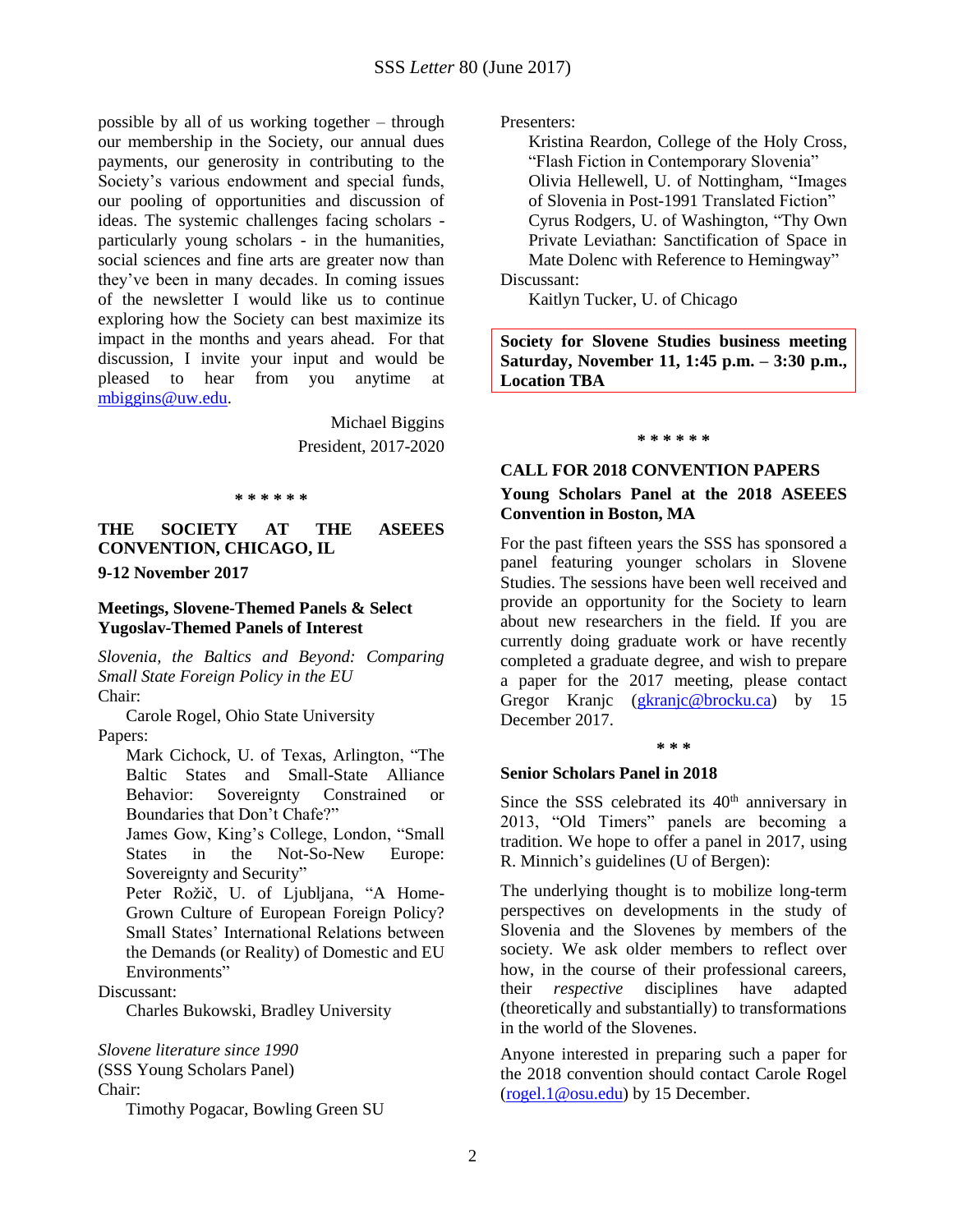#### **\* \* \* \* \* \***

## <span id="page-2-0"></span>**FROM THE TREASURER**

#### **Contributions to SSS Funds**

The Society for Slovene Studies will acknowledge contributions to its special funds: Center Fund, Endowment Fund, Printing Fund, and Rado L. Lenček and Joseph Velikonja scholarship funds. The Printing Fund was established in the early 1980s with a bequest from the estate of Mary Molek. The Endowment Fund was enlarged in the early 1990s with a bequest from the estate of John Nielsen. Fund balances are reported in the 2015 treasurer's report and are available from the treasurer at any time. These funds enable the society to carry out its mission of dissemination of scholarly information about Slovenia and its people. Please remember that your contributions are tax deductible in the U.S. Our deepest thanks to all contributors.

#### **Dues Notices**

2016 dues notices will be mailed with volume 38 (2016) later this year. Any notices for dues 2015 or earlier are included with the current journal mailing. Members may pay on line at www.slovenestudies.com.

## **Center Fund**

Veronica Aplenc Terence Dragovan Timothy Pogacar Marjeta von Rabenau Anthony S. Ravnik, M.D. Barbara Roesmann Karl Ryavec

## **Endowment Fund**

| Paul Barbarich          | Terence Dragovan    |
|-------------------------|---------------------|
| Jerry D. Lomshek        | Marjeta von Rabenau |
| Anthony S. Ravnik, M.D. | Gojko Stare         |
| James Stariha           | Jernej Watson       |

## **Rado Lencek Graduate Student Prize**

| Maria Bernik            | Michael Biggins |
|-------------------------|-----------------|
| <b>Wayles Brown</b>     | Ludmila Lazar   |
| Anthony S. Ravnik, M.D. |                 |

#### **Joseph Velikonja Undergraduate Student Prize**

| Maria Bernik            | Michael Biggins     |
|-------------------------|---------------------|
| Karel Bonutti           | <b>Wayles Brown</b> |
| Joseph Laposa           | Jerry Lomshek       |
| Anthony S. Ravnik, M.D. | Vladimir Rus        |

#### **Printing Fund**

| <b>Blase Chemazar</b>   | <b>Michael Cummins</b> |
|-------------------------|------------------------|
| <b>Charles Debevec</b>  | Terence Dragovan       |
| Joseph Govednik         | Darko Kajfez           |
| Jerry D. Lomshek        | Marjeta von Rabenau    |
| Anthony S. Ravnik, M.D. | Denis Sankovic         |
| Gojko B. Stare          | Jernej Watson          |
|                         |                        |

#### **Deceased Members**

| Maria B. Bernik        | William J. Majerle |
|------------------------|--------------------|
| Rev. Blase W. Chemazar |                    |

**\* \* \* \* \* \***

#### <span id="page-2-1"></span>**SCHOLARSHIPS/PRIZES**

#### **Joseph Velikonja Undergraduate Prize**

The submission deadline for the \$1,000US 2017 Undergraduate Essay Prize is 30 September 2017. See the Society's website.

## **The SSS Rado L. Lenček Graduate Prize**

The submission deadline for the 2017 Graduate Student Prize is 30 September 2017. The prize is \$1,000US. See the Society's website.

#### **\* \* \* \* \***

## *SLOVENE STUDIES: JOURNAL OF THE SSS*

Volume 37 no. 1–2 is being sent with this newsletter. Vol. 38 (2016) will be published this year. Back issues of the journal through vol. 32 (2010) are available on the University of Washington Libraries' ResearchWorks Journal Hosting website, linked to www.slovenestudies.com (see publications).

> Timothy Pogacar, editor Gregor Kranjc, book review editor

> > **\* \* \* \* \* \***

#### <span id="page-2-2"></span>**MEMBER NEWS**

## **Society for Slovene Studies in Washington DC, November 2016**

 Society for Slovene Studies (SSS), a group member of the Association for Slavic, East European and Eurasian Studies (ASEEES) participates ever year with several activities at the ASEEES conventions. In 2016, the convention on the topic "Global Conversation" took place in Washington, DC, on November 17-20. The SSS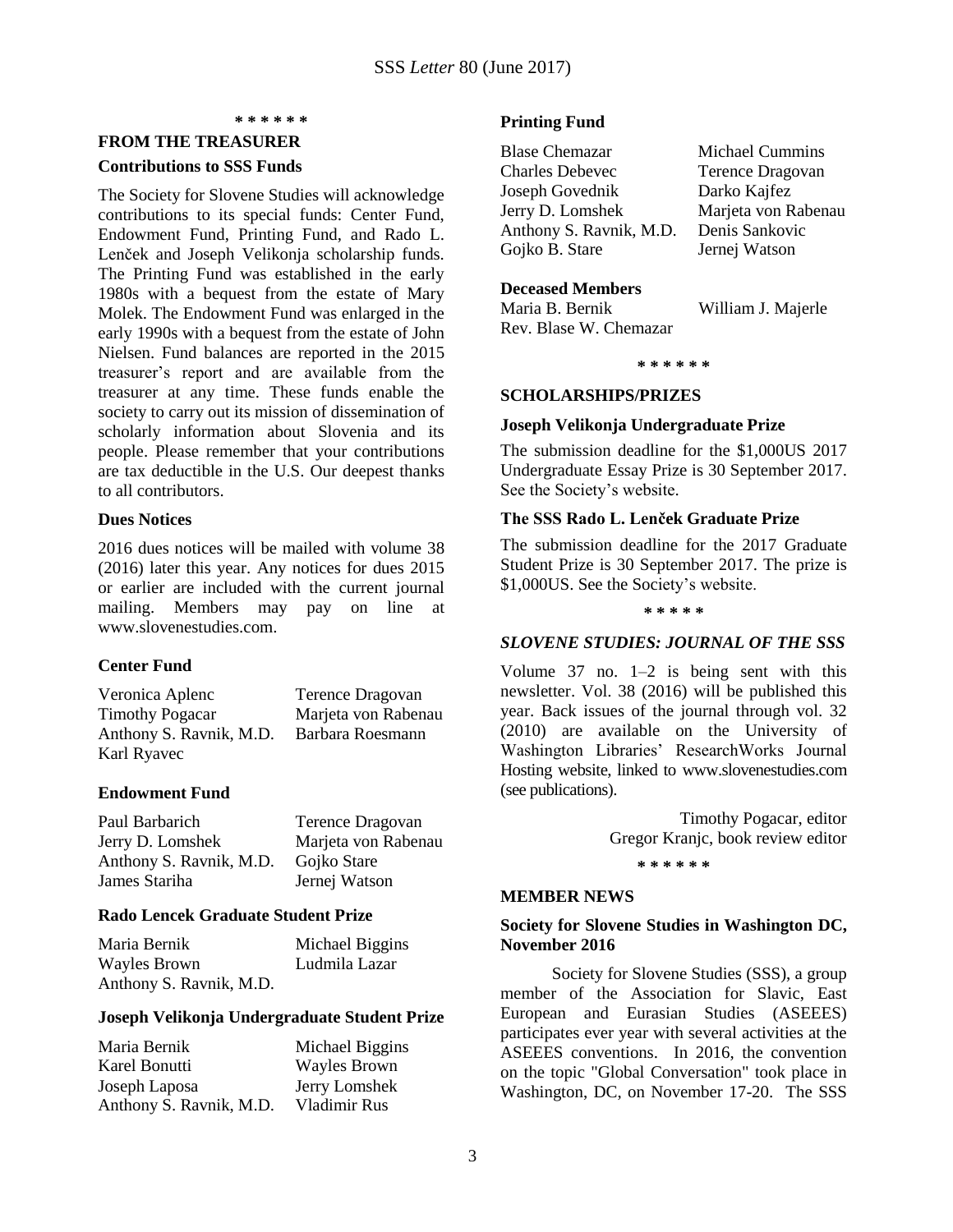sponsored panel *After Civil War - Historiography in Divided Society* was chaired by Petra Svoljšak (Milko Kos, Historical Institute, Slovenia). Ulf Brunnbauer (Institute for East and Southeast European Studies, Germany) discussed at the panel three interesting papers, presented by the SSS members: Gregor Kranjc from Brock University, Canada (The Detritus of Occupation: American Gottscheers and the Memories of World War II in Slovenia); Oto Luthar from the Scientific Research Center, Slovenia (Reading Post-Socialist Memorial landscape and Cultural Wars: Slovenian Anti-Monuments as Continuation of 1941-45 Civil War?) and Bojan Godeša from the Institute for Contemporary History, Ljubljana (Fight for the Truth - Post-Communist Interpretations of the Second World War in Slovenia and Comparison to Other Former Yugoslav Nations). A traditional roundtable on the Slovenian foreign policy has taken place at yearly ASEEES conventions. In 2016, the roundtable *Slovenian Foreign Policy after 25 years: Past Accomplishments and Future Challenges*, was chaired by Carole Rogel (Ohio State University) and featured four participants: Charles Bukowski (Bradley University), Božo Cerar (Ambassador of the R Slovenia to the U.S.), James Gow (Kings College, UK) and Peter Rožič (University of Ljubljana).

 In addition, several SSS members participated in various roles at other panels. Breda Luthar, University of Ljubljana, presented the paper Jeans and Imagining West (panel: the Popular Culture and Society in Russia, Ukraine and Yugoslavia), and Vesna Mikolič, University of Primorska, delivered the paper *National and Minority Languages vs. Global Language in the Cross-Border Area: the Case of Slovenian Istria* (panel: Assessing Heritage Language Vitality-South Slavic Languages in the Era of Globalization. Michael Biggins and Peter Rožič were the discussants, respectively, at the panels, *Memory of East Europe* and *Faith Communities Fostering Civil Society in Post-Conflict Bosnia and Herzegovina and Croatia*; while Veronika Aplenc, University of Pennsylvania, served as the chair for the panel *Public Space and Public Memory*. During the convention, the SSS also had its annual meeting to discuss ongoing projects and the future candidates for the SSS executive

committee and the SSS president.

 The Slovenian Embassy in Washington DC organized the 3rd Slovenian-American Science and Education Showcase, a forum aimed at strengthening cooperation in science and education between the U.S. and Slovenia on November 18, 2016. The VTIS Association (V tujini izobraženi Slovenci), the American-Slovenian Education Foundation and the Society for Slovene Studies as well as several Fulbright Scholars participated in the event. Four Slovene scientists doing research at a variety of American universities or research institutions presented their research: Matjaž Kuntner, Fulbright scholar at the Smithsonian Institutions; Ana Počivalšek, University of Maryland School of Medicine; Damjan Pfeifer, Federal Reserve Board; and Rok Tkavec, Uniformed Services University of Human Science. The Society for Slovene Studies, the oldest of the academic societies, was introduced by Timothy Pogačar. Several SSS members in Washington for the ASEEES convention, also attended the event. A reception, hosted by the Slovenian ambassador to the U.S. rounded this very interesting and useful networking event.

Report by Lea Plut - Pregelj

## **\* \* \***

## **Yana Hashamova Named to Slovene Academy**

Yana Hashamova, professor and chair, Department of Slavic and East European Languages and Cultures at Ohio State University, has been named associate researcher of the Slovene Academy of Sciences and Arts [\(Institute](http://ikss.zrc-sazu.si/en/sodelavci/yana-hashamova-en#v)  [of Culture and Memory\)](http://ikss.zrc-sazu.si/en/sodelavci/yana-hashamova-en#v). Established in 1938, the academy is the supreme national institution for science and the arts, housed in an 18th-century baroque palace in the historical center of Ljubljana, recognizing scientists and artists elected as members for outstanding achievements.

#### **\* \* \* \* \* \***

## <span id="page-3-0"></span>**UPCOMING CONFERENCES AND WORKSHOPS**

**The 36 th Obdobja Symposium** will take place on 16–18 November 2017, devoted to "*Slovene Literary Manuscripts from the Middle Ages to the*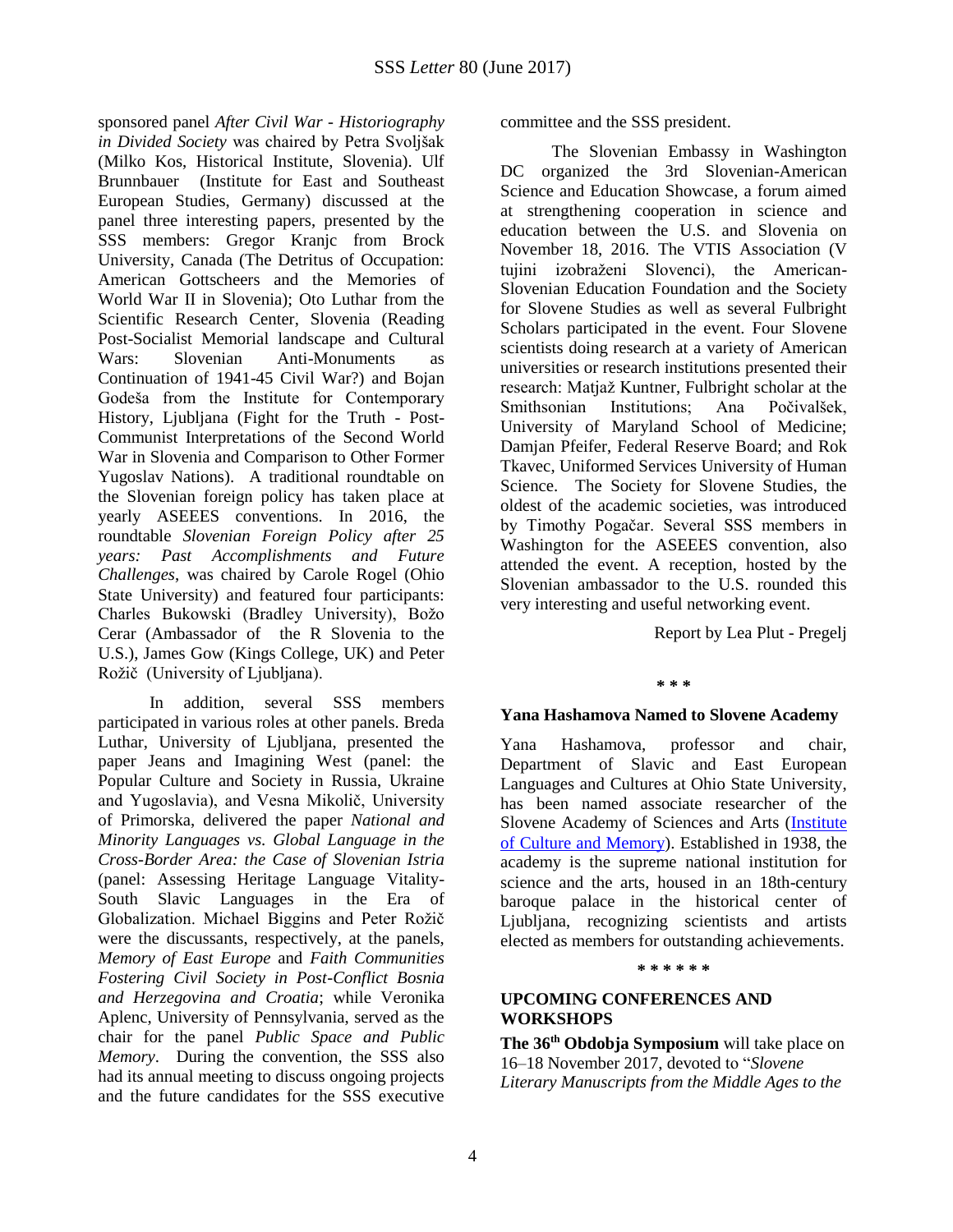*Long Nineteenth Century*" Details about this, past, and future symposia are at [www.centerslo.si.](http://www.centerslo.si/)

**The 53 rd Seminar of Slovene Language, Literature and Culture** entitled *Love in Slovene Language, Literature and Culture* will take place on 3-14 July 2017 in Ljubljana. Details and registration: [http://centerslo.si/en/seminar-sjlk/.](http://centerslo.si/en/seminar-sjlk/)

The Centre for Slovene is also organizing its annual, now **36th Summer School of Slovene Language** with various courses for the period 3- 14 July or 17-28 July 2017.

**The 2016 AATSEEL Conference** will be held on 1-4 February 2018 in Washington, DC. Visit: [www.aatseel.org/.](http://www.aatseel.org/) The Society for Slovene Studies is an affiliate of AATSEEL.

**\* \* \***

**The 2018 ASEEES 50th Annual Convention** will take place in Boston, MA at Boston Marriott Copley Place, 6-9 December 2018.

**\* \* \***

For more institutional & affiliate ASEEES member news see www.aseees.org/about/affiliate

**\* \* \* \* \***

## **IN MEMORIAM Rev. Blasé Chemazar, O.F.M., (1928-2017)**

Fr. Čemažar, provincial assistant of the Slovenian Franciscan Monastery in Lemont, IL, referred to as "Commissariat of the Holy Cross," passed away on Apr. 12, 2017. Blasé was born on June 23, 1928 in Chicago, IL. Son of the late Peter and Lucija (née Demzar). The family was from Selca near Škofja Loka, Republic of Slovenia. In Aug 1946 he entered the Franciscan order; and made solemn vows in 1950. He studied theology at St. Mary Franciscan Seminary, Lemont, IL. He then continued his studies at DePaul University, Chicago. He was ordained as a priest by exiled Slovenian Bishop Gregorij Rožman on June 13 1953. He was Chaplain at St. George Parish from 1953-59; and for six months at St. Stephen Parish, both in Chicago. He continued his postgraduate studies at DePaul University in history. He served as Chaplain, St. Therese of the Child Jesus Parish, Johnstown, PA. and also St. Anne's in Moxham from 1961-64. He was Guardian of the Slovenian Franciscan monastery in Lemont from 1964-67; and then he served as a Provincial Delegate and

Custos of the Holy Cross Custody until 1977. He was again assigned Custos from 1983 to 2000. In 1980 he was appointed as pastor, St. George Parish until 1982. Fr. Blasé was appointed pastor of St. Stephen Parish where he served from 1989- 98 as the last pastor until his retirement. He then lived in the Franciscan Monastery in Lemont. He lay in state until time of Funeral Mass at the Chapel of St. Mary's Friary followed by interment at St. Mary Seminary Cemetery. Fr. Čemažar was a member and supporter of the SSS.

#### **\* \* \* \* \* \***

## <span id="page-4-0"></span>**PHOTO CORNER**



SSS Business Meeting: the 2016 ASEEES Convention: From left to right: Chuch Bukowski, Veronica Aplenc, Michael Biggins, Oto Luthar, Carole Rogel



SSS Business Meeting, from left to right: Lea Plut-Pregelj, Gregor Kranjc, Žarko Lazarović, Timothy Pogačar



SSS Executive meeting: Michael Biggins, Peter Rožič, Timothy Pogačar, Carole Rogel Photos by Peter Rožič SJ